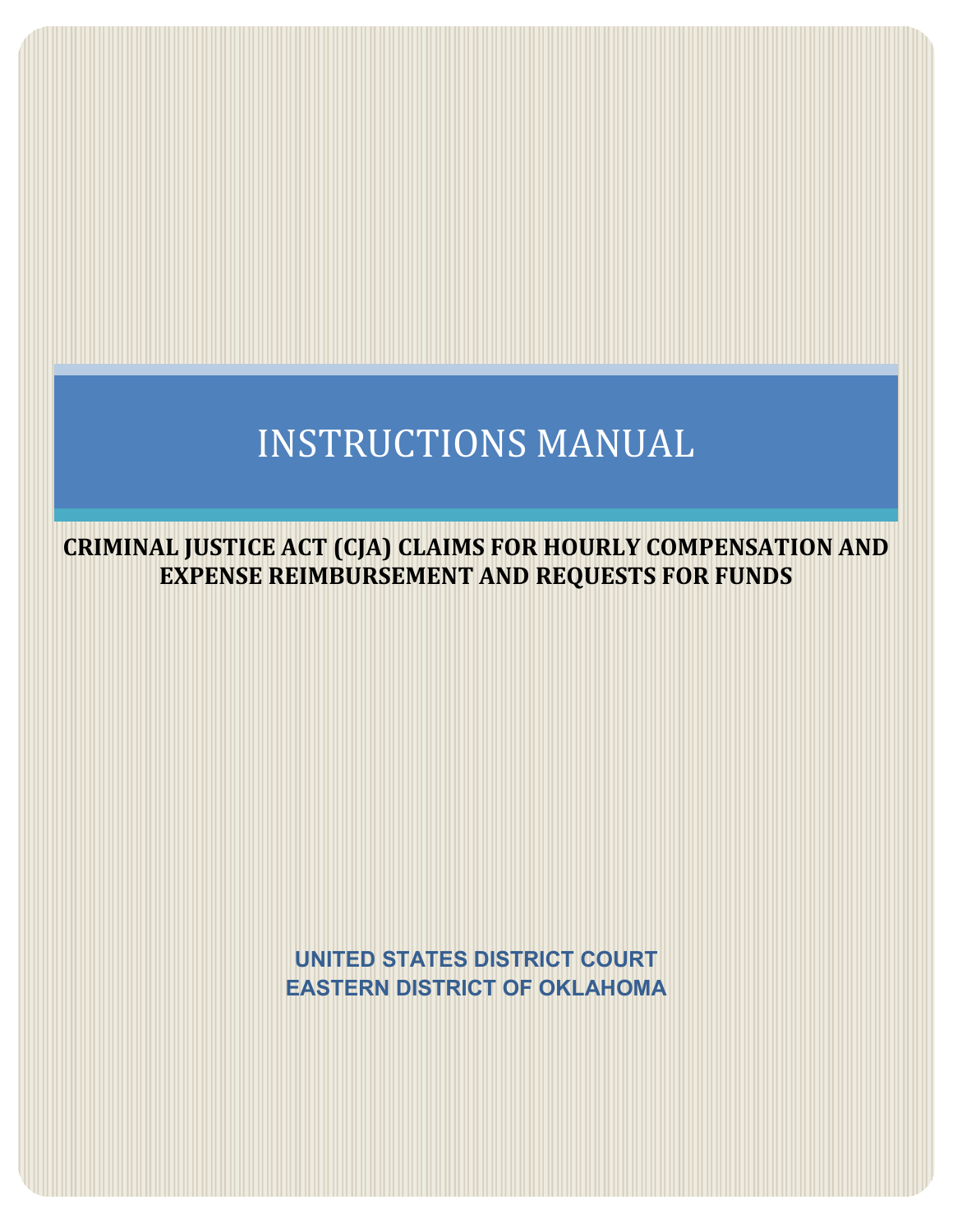# **TABLE OF CONTENTS**

| Τ.   |  |
|------|--|
| Ш.   |  |
|      |  |
|      |  |
|      |  |
| III. |  |
|      |  |
|      |  |
|      |  |
|      |  |
| IV.  |  |
|      |  |
|      |  |
|      |  |
|      |  |
| V.   |  |
|      |  |
|      |  |
|      |  |
|      |  |
|      |  |
|      |  |
|      |  |
|      |  |

# APPENDIX A (TIPS FOR PREVENTING VOUCHER PAYMENT DELAYS AND **REDUCTIONS**)

# APPENDIX B (PRESUMPTIVE RATE SCHEDULE FOR SERVICE PROVIDERS AND **EXPERTS**)

APPENDIX C (DOCUMENTS SUBMITTED IN EVOUCHER)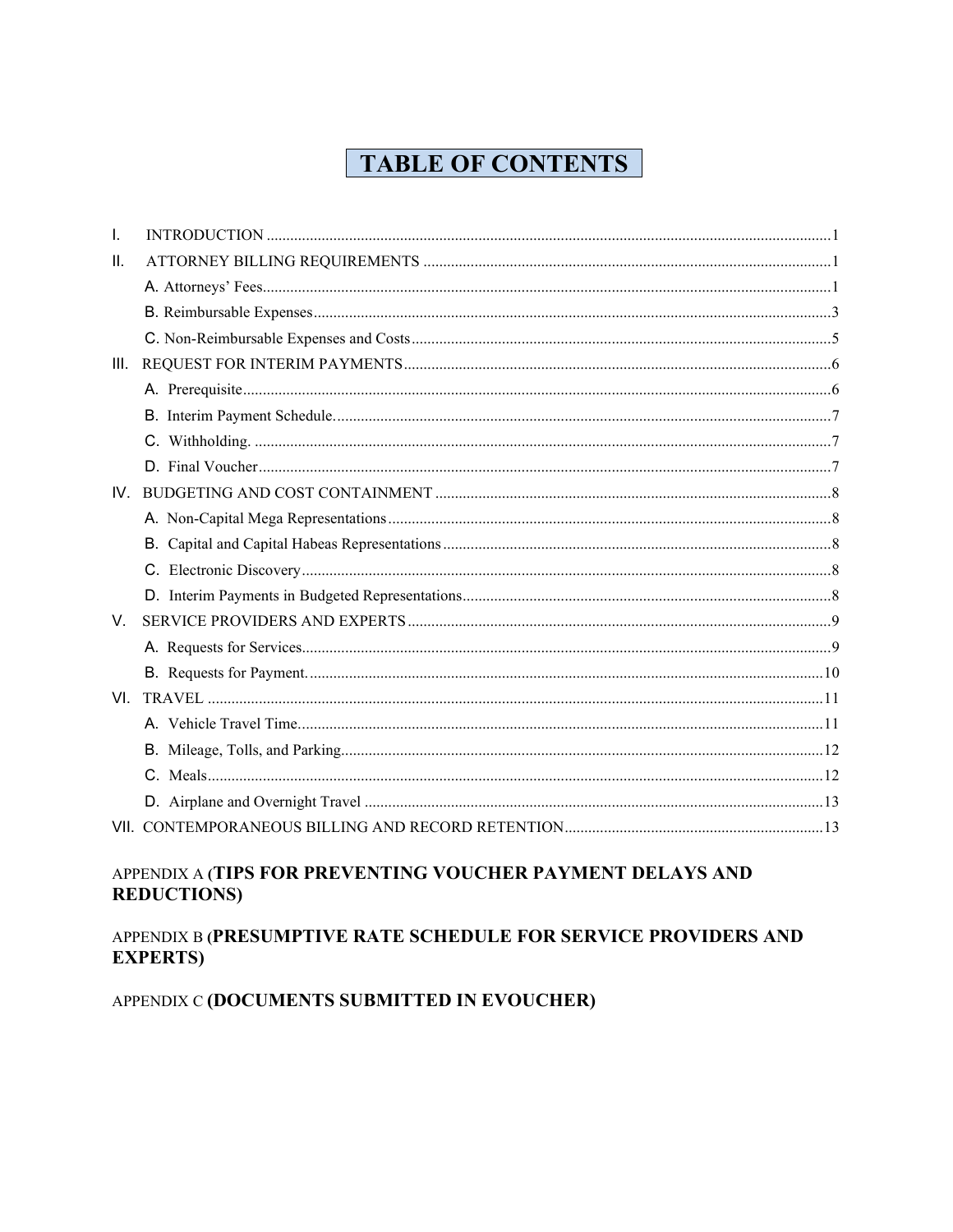# <span id="page-2-0"></span>**I. INTRODUCTION**

These *Instructions* have been prepared to inform CJA panel attorneys of the correct procedures regarding CJA claims for hourly compensation and expense reimbursement. For more detailed information about billing procedures or to find answers to questions not addressed in these *Instructions*, counsel should review the *Guide to Judiciary Policy*, *Volume 7A (*hereafter referred to as *Guide)* and any CJA-related General Orders or protocols adopted by each district court. Counsel should also be familiar with the Criminal Justice Act and related statutes (18 U.S.C. §3006A – Adequate Representation of Defendants; 18 U.S.C. §3005 – Counsel and Witnesses in Capital Cases; 18 U.S.C. §3599 – Counsel for Financially Unable Defendants; and 1 8 U.S.C. §983(b) – Civil Forfeiture Proceedings).

# <span id="page-2-2"></span><span id="page-2-1"></span>**II. ATTORNEY BILLING REQUIREMENTS**

**A. Attorneys' Fees.** Appointed counsel shall be compensated at the applicable rate for capital and non-capital cases.

1. Vouchers. All CJA vouchers and supporting documentation must be submitted electronically using the court's eVoucher system.

2. Itemization and Detail. Section 230 of the *Guide* outlines the procedures and rulesfor claims by CJA attorneys and should be followed regarding each voucher. See Appendix A for billing examples. If the level of detail is insufficient for auditing purposes, vouchers will be returned to counsel for resubmission with adequate detail. Vouchers must include the following:

- Time billed must be in tenths of an hour;
- Each entry must reflect discreet tasks;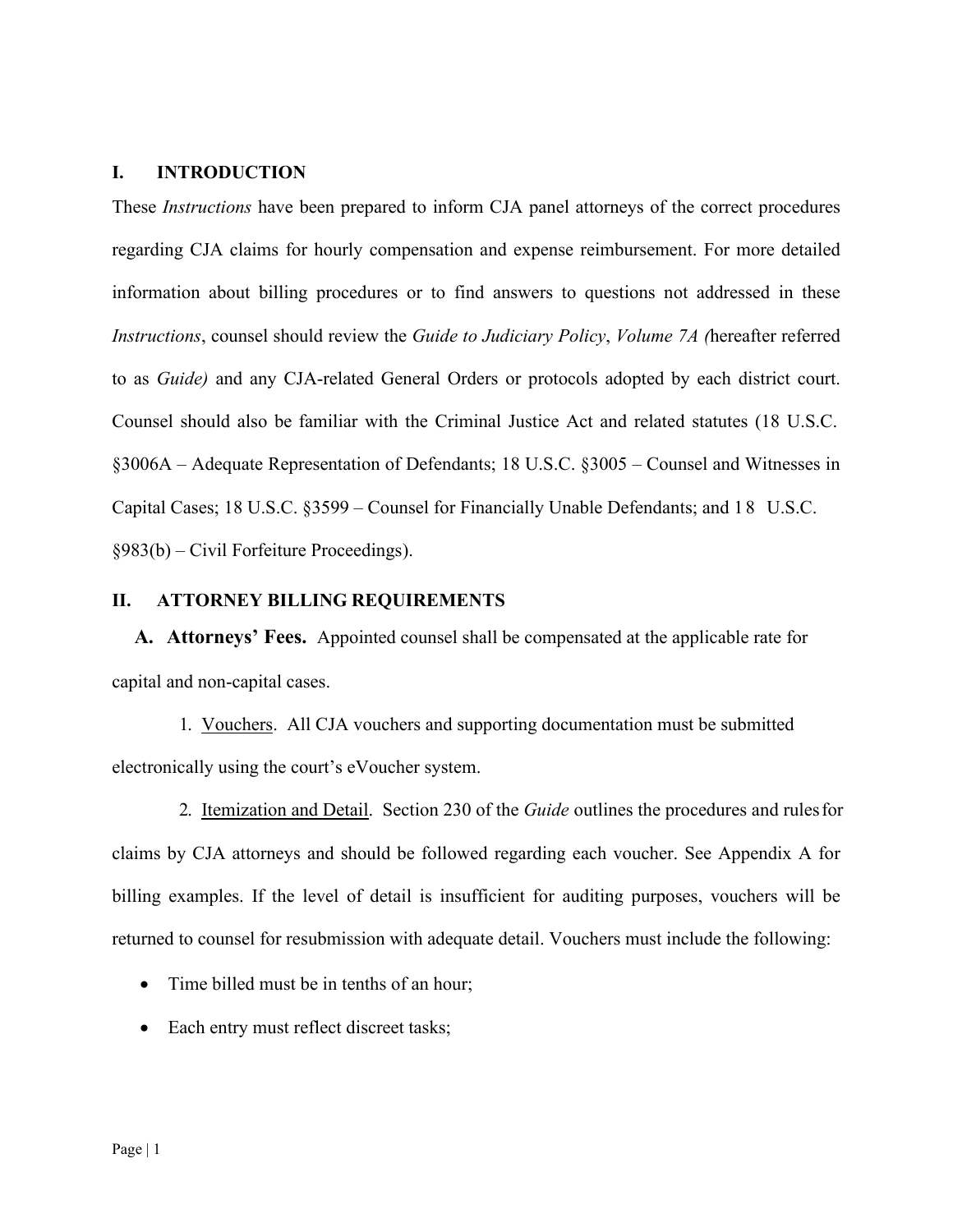- Attorneys may not "bundle" separate unrelated tasks into one entry;
- Attorneys may not list multiple tasks performed in a specific block of time;
- Without violating the Canons of Ethics or disclosure of attorney work product, entries must include sufficient detail to permit meaningful review including, but not limited to, specifying identifying information for witness interviews; $<sup>1</sup>$ </sup>
- Identification of participants in telephone conversations or conferences and topic(s) discussed:<sup>2</sup>
- Specific topics researched and identification, by ECF docket number, of pleadings filed as a result of the research;
- Identification of documents prepared, including the number of pages and ECF docket number, if filed; for documents not filed, an explanation sufficient to explain their relevance to the case.

3. Document Review. Document review entries MUST identify the documents reviewed ("discovery review" is inadequate) AND include Bates Numbers. If the documents do not contain Bates Numbers, counsel must include a page count. Counsel, experts, and service providers are expected to review discovery and/or documents at a rate of **at least 60 pages/hou**r, although the court expects that some review (e.g., photographs; investigative report cover sheets; double-spaced documents) will take considerably less time. This permissible review rate is a guideline and is not to be applied mechanically; for instance, the court will reduce vouchers if every document review entry is exactly 60 pages/hour. If document review exceeds this permissible guideline because of the complexity and/or density of information reviewed, counsel should provide an

<sup>&</sup>lt;sup>1</sup> In lieu of identifying witnesses by name, counsel may identify witnesses by type (i.e., "guilt phase witness #1) in sufficient detail to enable the court to distinguish between individuals interviewed.

 $2A$  simple description of the general topic of discussion is sufficient.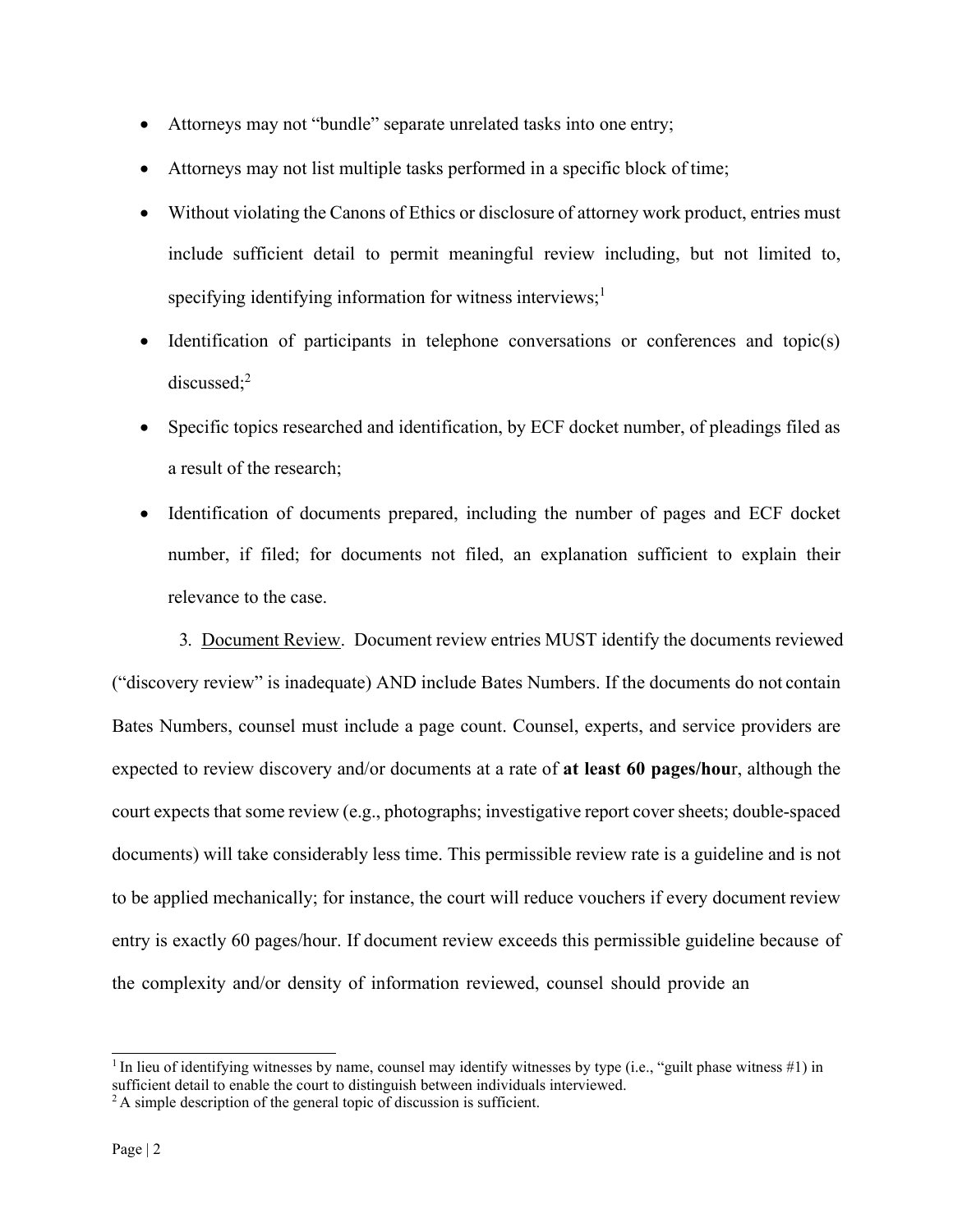explanation on his/her voucher entry (e.g., for an entry for which counsel is claiming 2 hours to review 40 pages, counsel should provide a justification, such as "counsel reviewed 40 pages of hand-written correspondence.")

- 4. Non-Compensable Services. The following services are not compensable:
- Services of a personal nature are not compensable. Such services include but are not limited to: assisting the defendant in the disposition of the defendant's personal property; arranging the placement of minor children; assisting the defendant in executing the conditions of probation; providing legal assistance in matters unrelated to the litigation of the case, although incidental to the defendant's arrest, etc. Travel time or expenses related thereto for services of a personal nature, including services related to a defendant's residential treatment, are also not compensable.
- Administrative/Secretarial Services. In addition, counsel cannot bill for performing administrative/secretarial services, such as copying or printing documents; making appointments; filing documents on ECF; or mailing documents. Similarly, if counsel performs work that is paralegal in nature, such as organizing/indexing discovery or making trial binders, counsel will be paid for that work at a paralegal rate. Finally, counsel cannot bill for preparing vouchers.
- Ancillary Services. Work related to state court proceedings will not be compensated unless the attorney obtains prior authorization from the court.
- Appeal. Time and expenses involved in the preparation of an appeal (whether from interlocutory orders or final judgments) or work related to the review of proceedings before this court. These are considered as applicable to the case before the United States Court of Appeals and should be included on the voucher for services performed in that court.

**B. Reimbursable Expenses.** Expenses will be reimbursed at the actual cost without any

<span id="page-4-0"></span>markup. The court expects counsel to obtain the lowest rates available for these expenditures.

Reimbursable expenses are subject to the following limitations:

1. Travel. The court will reimburse travel expenses at the rate then in effect for federal judiciary employees, including air travel, hotels, parking fees, and tolls. In determining the reasonableness of travel costs, the court will be guided by the prevailing limitations placed upon travel and subsistence expenses of federal judiciary employees in accordance with existing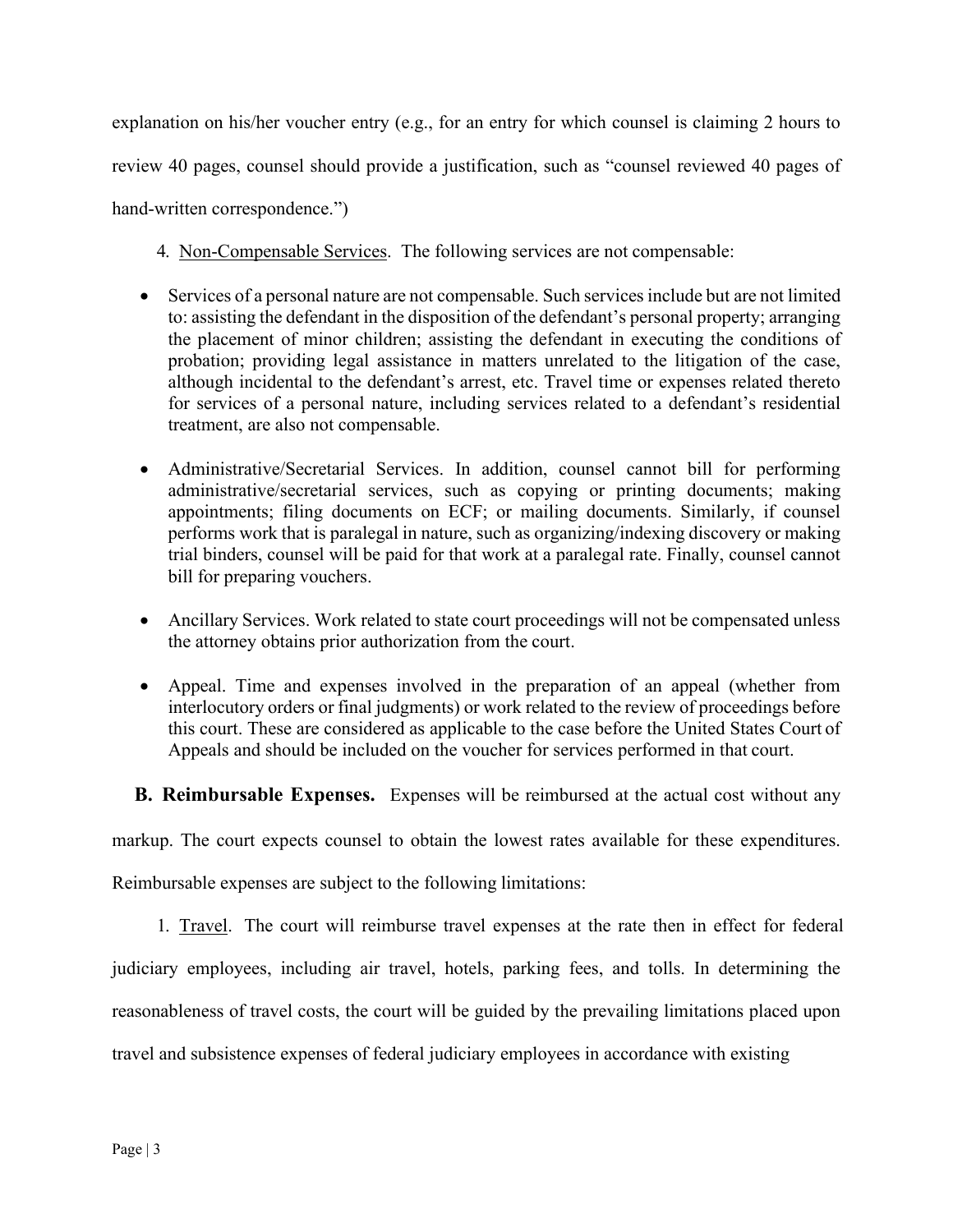government travel regulations. Counsel may contact the District Court Clerk's Office for those guidelines.

2. Food/Lodging. The court will reimburse for the actual and reasonable cost of food and lodging while traveling on case-related business outside of a 100-mile radius of the traveler's office.

3. Phone Calls/Faxes. The court will reimburse for the actual cost of case-related longdistance telephone calls. The court will not pay for any surcharges or for general telephone service. The court will reimburse the actual out-of-pocket expenses incurred in sending and receiving facsimiles. The actual out-of-pocket expenses for sending facsimiles shall be the actual long distance telephone charges. The actual out-of-pocket expenses for receiving facsimiles shall be the cost billed for photocopying which shall not exceed  $10¢$  per page.

4. Photocopies. Counsel will be reimbursed for the actual out-of-pocket expenses incurred in photocopying up to a maximum of  $10¢$  per page. In extraordinary circumstances, upon a prior showing of good cause, the court may authorize the employment of a photocopy service with a billing rate that exceeds 10¢ per page. In any such motion, counsel should explain the need for the extraordinary services and why the higher rate is justified and reasonable.

5. Postage and Private Carriers. The court will reimburse for the actual cost of case-related regular U.S. postage. The court will reimburse for the actual cost of other postal services or the use of non-federal carriers (such as overnight or two-day delivery) only if circumstances require the use of such services. The court, for example, will not reimburse for expedited delivery costs for routine correspondence, including submission of CJA vouchers or court documents that are not filed pursuant to a deadline. Counsel is to make every effort to use regular U.S. mail whenever possible. Excessive use of overnight carriers or other circumstances may prompt the court to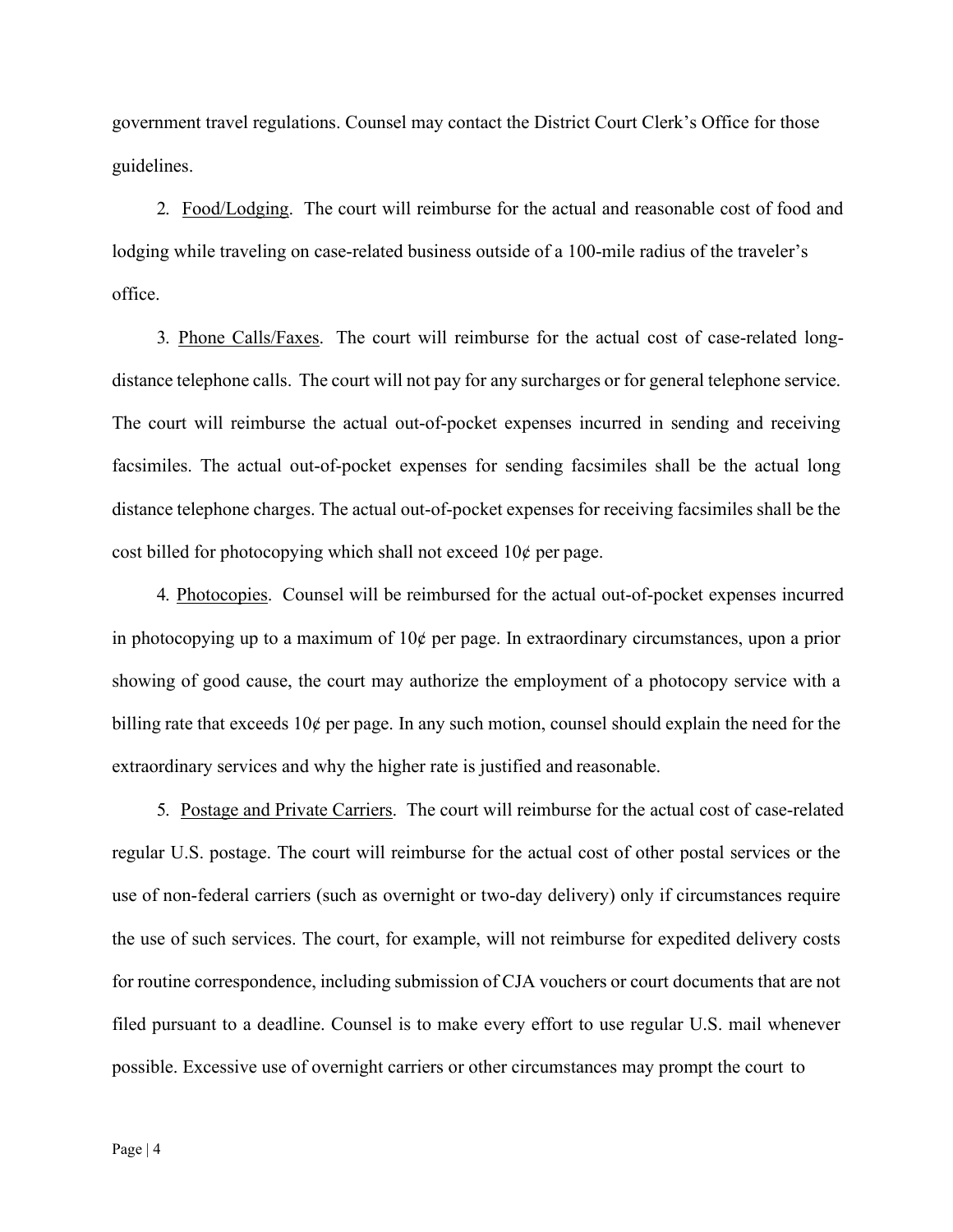modify the provisions of this paragraph. The court will not reimburse for messenger service without valid justification for the use of such service.

6. Computer-Aided Legal Assistance. The court will reimburse the cost of computer-assisted legal research provided the total cost of the computer-assisted research does not exceed the total amount of attorney compensation that would have been billed had the research been performed manually. When requesting reimbursement for computer-assisted research, counsel should provide the following documentation: (i) a brief statement setting forth the issue or issues that were the subject matter of the research; (ii) a copy of the bill and receipt for the use of the equipment or an explanation of the precise basis for the charge; and (iii) if printing charges were incurred, an explanation of why such services were used.

7. Expenditures over \$300. Unless addressed by separate Order, any expenditure over \$300 must be authorized in advance by the court. Upon a finding that timely procurement of such goods or services could not practicably await prior authorization, in the interests of justice, the court may authorize the provision of and payment for such goods or services *nunc pro tunc*.

8. Receipts. Supporting documentation must be provided for single-item expenses inexcess of \$50.00.

9. Exceptions. Upon a showing of good cause, the court may exempt counsel from one or more of the above requirements. However, counsel must seek any exemption or deviation from the above rules in advance of billing the item in question.

## **C. Non-Reimbursable Expenses and Costs.**

<span id="page-6-0"></span>1. General Office Overhead. Except in extraordinary circumstances (See Section320.70.30 of the Guide), the following expenses associated with CJA representation are not compensable,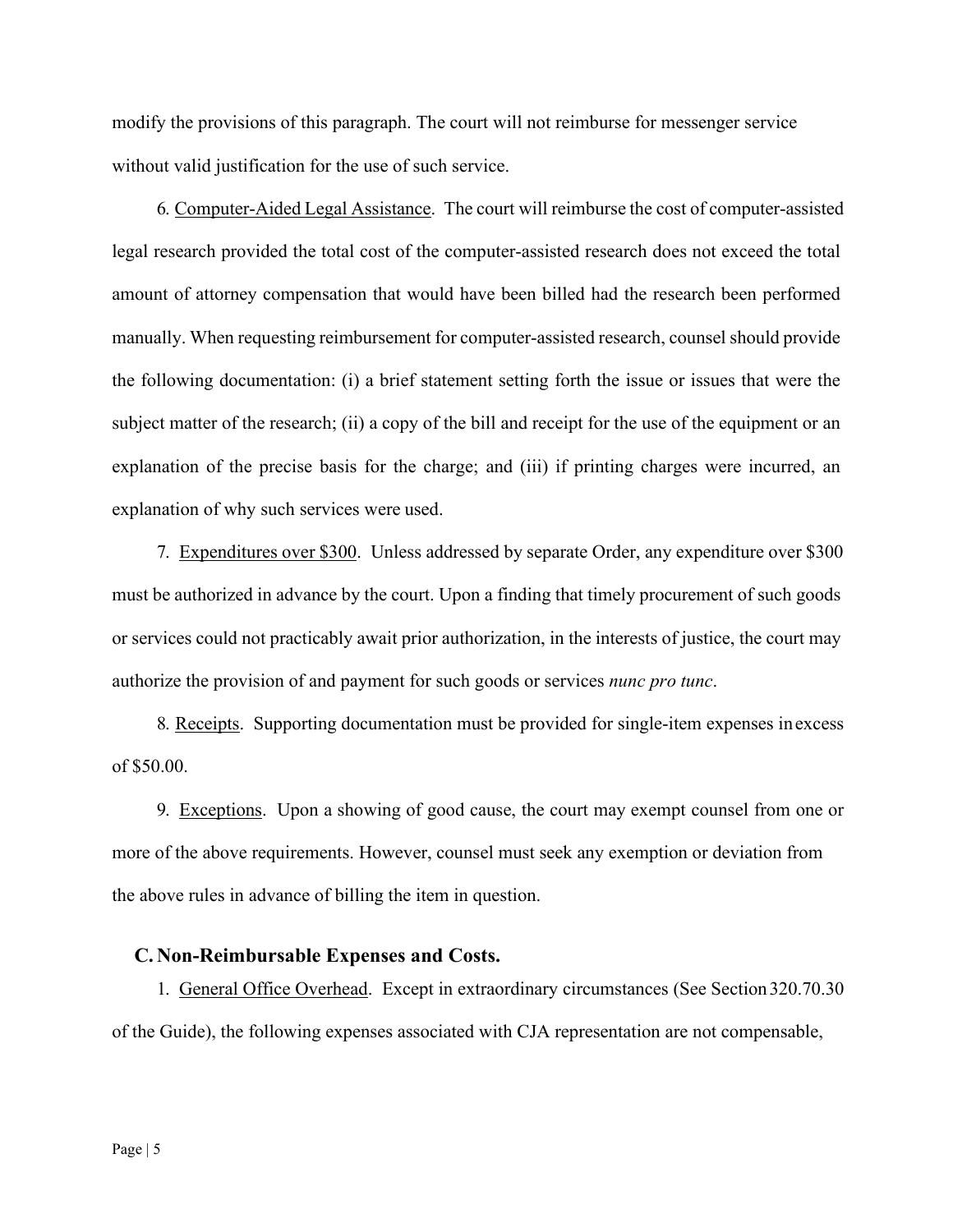regardless of whether the work is performed by counsel or other personnel: rent, telephone services, secretarial services, etc.

2. Items of a Personal Nature. Such items include, but are not limited to, purchasing clothes or having clothes cleaned; getting a haircut; furnishing food, cigarettes, etc.

- 3. Following are examples of other non-reimbursable expenses and costs:
- Filing Fees. These fees are waived for persons proceeding under the Criminal Justice Act. Fees for deeds of trust to secure a defendant's release are not compensable under the Criminal Justice Act; these fees are paid for by the person(s) securing the collateral.
- Books, journals, or other publications.
- Costs related to educational seminars, including travel, attendance, registration, or materials.
- PACER costs are not reimbursable. Appointed attorneys can apply for a no-fee account and should contact the PACER service center for more information at [www.pacer.gov.](http://www.pacer.gov/)
- Expenses related to the testimony of a fact witness, either at trial or deposition, including service of subpoenas, transportation, and other expenses, are not reimbursable under the Criminal Justice Act, but rather are governed by Rule 17, Federal Rules of Criminal Procedure and 28 United States Code § 1825. Such expenses are paid by the Department of Justice through the U.S. Marshal's Office.

# <span id="page-7-0"></span>**III. REQUEST FOR INTERIM PAYMENTS**

<span id="page-7-1"></span>**A. Prerequisite.** Interim payments in non-capital representations may be authorized upon a showing that a representation is or will be extended or complex in nature. If the legal or factual issues in a representation are unusual, thus requiring the expenditure of more time, skill, and effort by the lawyer than would normally be required, the representation is complex. Unless the representation is likely to exceed the applicable statutory maximum, it should not be considered complex. If more time is reasonably required for total processing than the average representation, including pre-trial and post-trial hearings, the representation is extended. Counsel may request interim payments by submitting an *Ex Parte* Under Seal Motion with the court with sufficient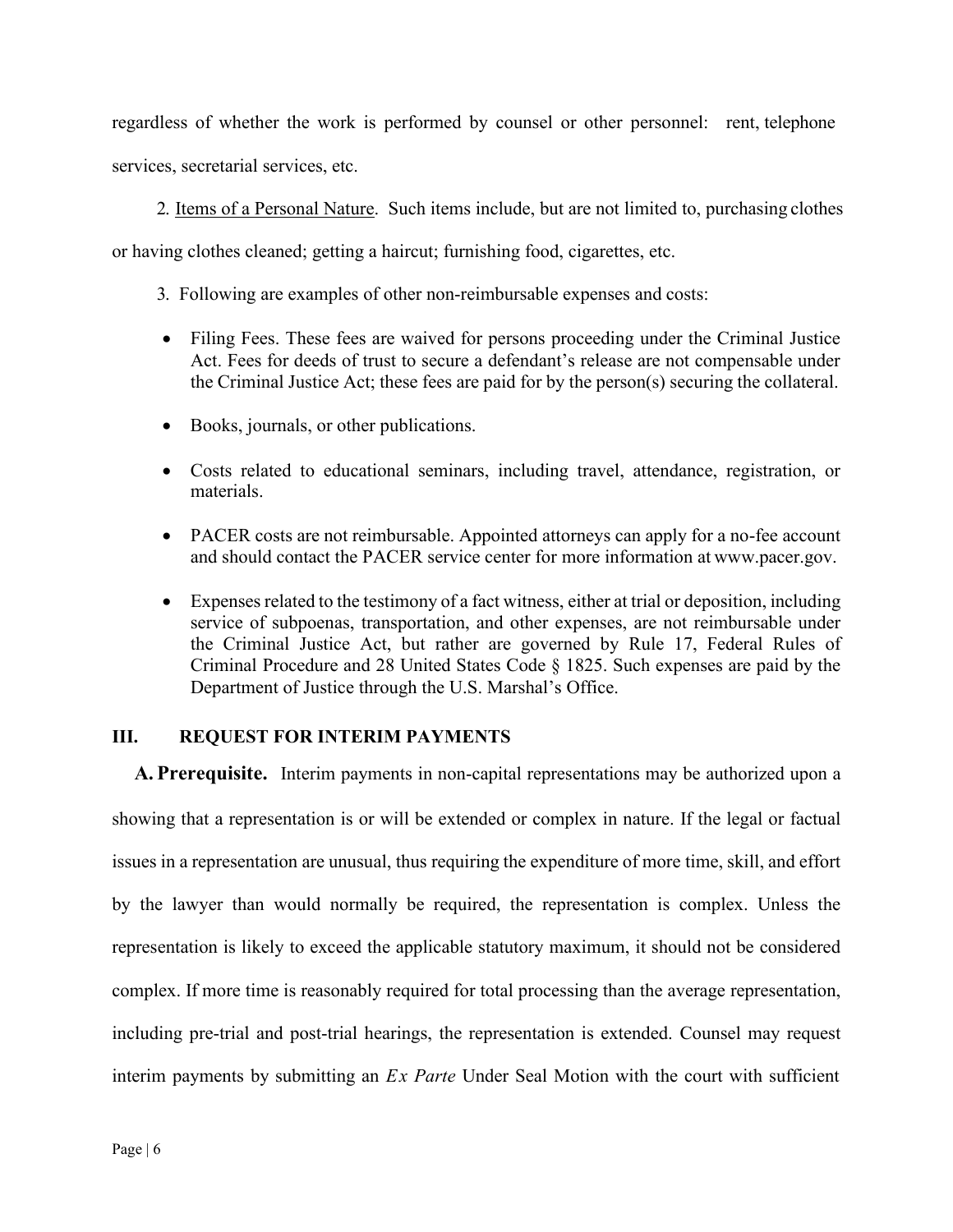detail upon which the court can determine whether the representation is complex or extended. The court may require that counsel also submit a detailed budget as a condition of receiving interim payments. Interim payments in capital or capital habeas representations will be authorized after counsel submits and the court approves a comprehensive budget.

<span id="page-8-0"></span>**B. Interim Payment Schedule.** If interim payments are authorized in a non-capital representation deemed by the court to be complex or extended, compensation earned and reimbursable expenses incurred shall be claimed on an interim voucher submitted according to the court's billing schedule, as reflected in the court's order authorizing interim payments. Counsel must include a copy of the order with every interim voucher. (**COVID-19 Protocol** – See General Order No. 20-10, Dated April 9, 2020.)

<span id="page-8-1"></span>**C. Withholding.** Withholding refers to the process of withholding a percentage of the attorney fees until the representation is completed. Unless otherwise ordered by the presiding judge in a specific case, withholdings will not be utilized by the Eastern District of Oklahoma.

<span id="page-8-2"></span>**D. Final Voucher.** At the conclusion of the representation, counsel shall submit a final voucher seeking payment for representation provided during the final interim period. After reviewing the final voucher, the court will submit it to the chief judge of the circuit or delegate for review and approval.

#### <span id="page-8-3"></span>**IV. BUDGETING AND COST CONTAINMENT**

<span id="page-8-4"></span>Page | 7 **A. Non-Capital Mega Representations.** At the discretion of the presiding judge, representations may be budgeted in cases where the representation is expected to involve 300 attorney hours, or total expenditures are expected to exceed 300 times the prevailing CJA panel attorney non-capital hourly rate, rounded up to the nearest thousand, in combined attorney and service provider fees. Attorneys are responsible for monitoring all cases and contacting the Case Budgeting Attorney for the Tenth Circuit, this must occur as early in the case as practical.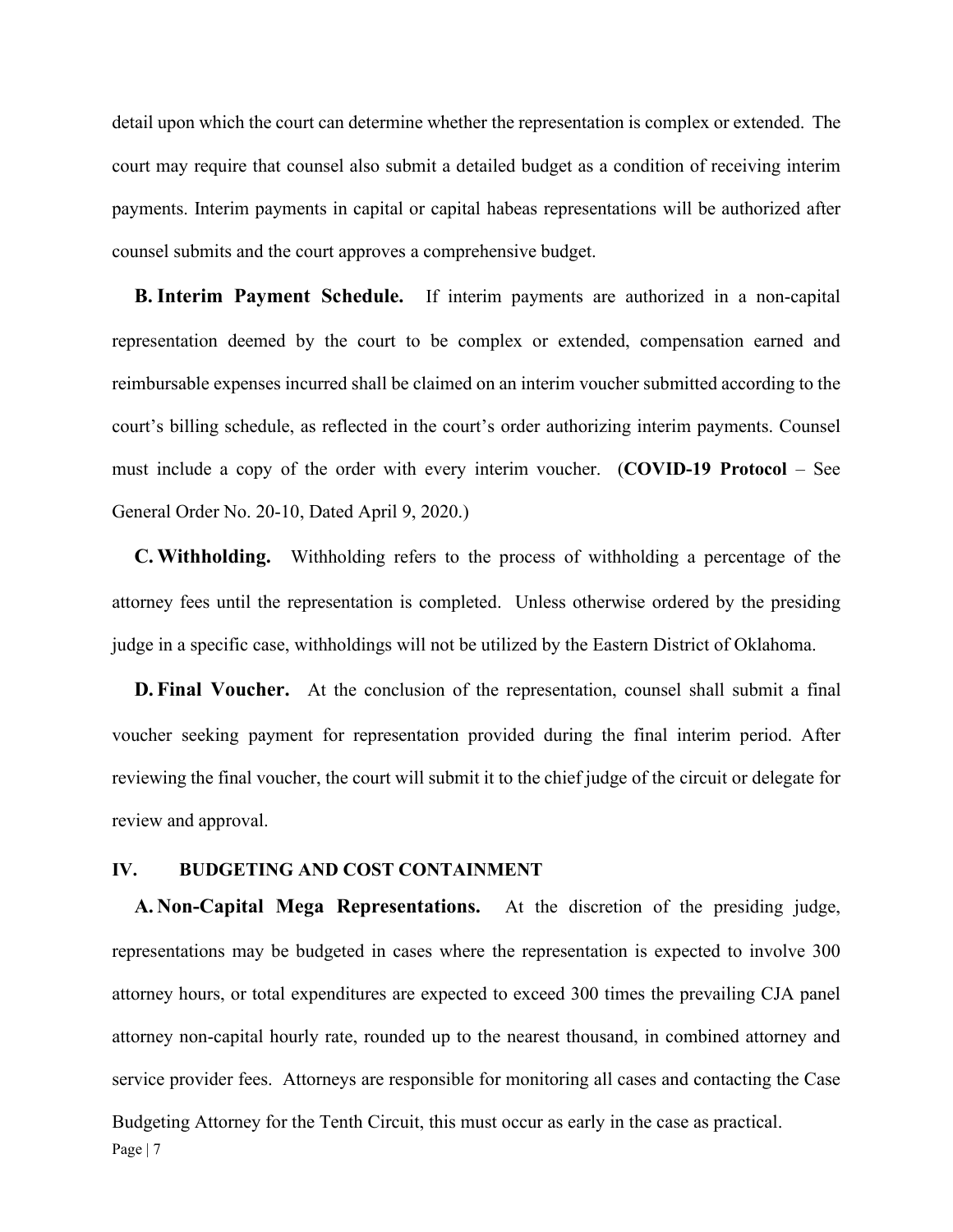<span id="page-9-0"></span>**B. Capital and Capital Habeas Representations.** Appointed counsel is required to contact the Case Budgeting Attorney for the Tenth Circuit and submit a budget in capital and capital habeas representations.

<span id="page-9-1"></span>**C.Electronic Discovery.** Increasingly, many prosecutions involve voluminous electronic discovery, the review and dissemination of which has the potential to significantly increase the cost of representation. All appointed counsel are required to familiarize themselves with and follow the protocol for electronically stored information (ESI Protocol), a copy of which is available on each district court's website. If appointed counsel encounters resistance from CJA codefendant counsel or the government regarding compliance with that protocol, appointed counsel has an affirmative obligation to inform the presiding judge. Counsel is encouraged to contact the National Litigation Support in the Office of Defender Services (ODS) at 510-637-3500 for guidance on cases with voluminous electronic discovery.

<span id="page-9-2"></span>**D.Interim Payments in Budgeted Representations.** For all budgeted representations, the presiding judge will forward the signed budget order to the Court of Appeals for review and approval. Once the budget is approved by the Court of Appeals, the district court is not required to forward attorney interim vouchers to the Court of Appeals, except that the final approved attorney voucher must be forwarded to the Court of Appeals for approval, along with a copy of the approved budget and a summary of amounts paid to date. All approved service provider interim vouchers that exceed the statutory maximum must be forwarded to the Court of Appeals for approval.

# <span id="page-9-3"></span>**V. SERVICE PROVIDERS AND EXPERTS**

<span id="page-9-4"></span>Page | 8 **A. Requests for Services.** Requests for authorization of funds for investigative, expert, and other services must be submitted in an *ex parte* application to the court, using the court's eVoucher system. In eVoucher, an AUTH (Authorization for Expert and Other Services) is used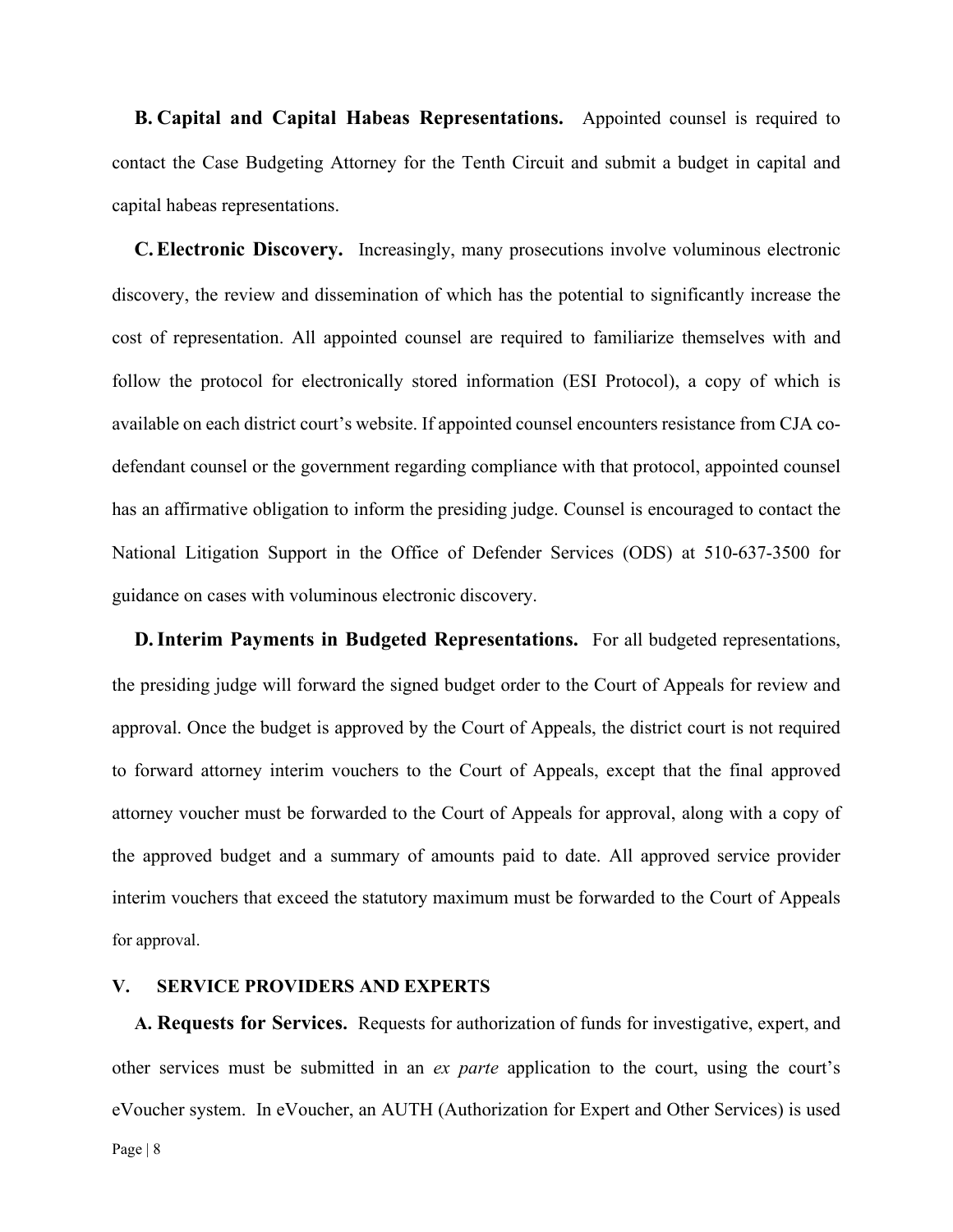to request approval of funds. Absent court approval, hourly rates for service providers and experts may not exceed the presumptive rates. See Appendix B for the Presumptive Rate Schedule. In exceptional circumstances, when the need for services at a higher hourly rate can be justified, the court may authorize hourly rates above the presumptive maximum.

1. Paralegals and Legal Assistants. The court may approve the use of paralegals or legal assistants. However, counsel must seek approval in advance by submitting a request in eVoucher for authorization to obtain services, the following supporting documentation must be attached: (i) identify the proposed paralegal of legal assistant and description of his/her relevant experience; (ii) the scope of proposed work; (iii) the number of hours requested; and (iv) the proposed billing rate.

### 2. Investigators and Experts. Should counsel submit a request in eVoucher for

authorization to obtain the services of an investigator or expert, the following supporting documentation must be attached: (i) identify the proposed investigator/expert and describe his/her credentials and experience (resume/cv); (ii) describe the subject matter to be covered by the investigator/expert; (iii) address why the investigator/expert is needed, *i.e.,* explain both the facts indicating that further analysis is justified and the reason an investigator/expert is needed to interpret those facts; (iv) discuss the stage of the proceedings at which the investigator/expert is needed; and, (v) provide a specific time budget identifying the investigator's/expert's billing rate and amount of time the investigator/expert anticipates spending on each portion of the investigation or analysis.

Page | 9 3. Associate Services. If counsel determines that the use of an associate is necessary to the representation of the case, counsel should file a motion with the court for authorization to obtain such services. The motion shall: (i) identify the proposed associate and describe his/her credentials and experience; (ii) describe the scope of work to be performed by the associate; (iii) address why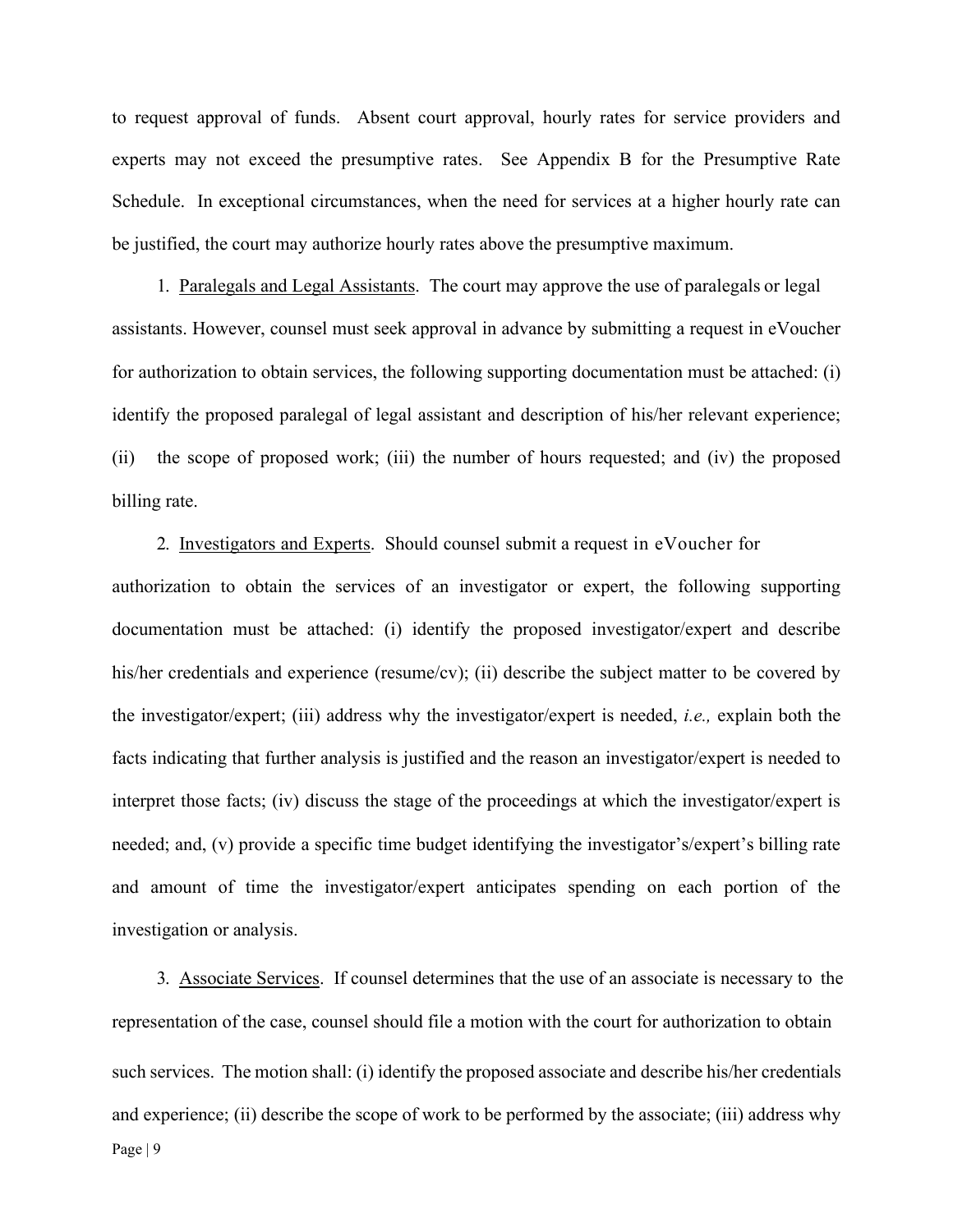the associate is needed; and (iv) indicate the number of hours requested and the hourly rate sought. Associate services are included in and not in addition to the applicable case compensation maximum.

## <span id="page-11-0"></span>**B. Requests for Payment.**

1. Service Providers and Experts. Requests for compensation for the use of paralegals, legal assistants, experts, or investigators must be made on a CJA Form 21 for non-capital representations and on a CJA Form 31 for capital and capital habeas representations, and not listed as expenses on a CJA Form 20 or Form 30. All CJA Form 21 and Form 31 submissions must include a copy of the order authorizing employment of the person whose services are being billed.

A completed CJA Form 21 or Form 31 with a billing statement must be submitted monthly. Counsel's failure to submit monthly bills for service providers, including interpreters, may result in the court requiring counsel to show cause for that failure. Billing statements shall specifically describe the work performed, by whom, and the time allotted to each specific task. Descriptions should not be vague or general. Time entries should relate to specific individual tasks, and not simply list multiple tasks performed in a specified block of time. For example, client conferences should describe the subject matter of the conferences; work related to witnesses or other people should identify those people by name and, if necessary, identify their relevance to the case;<sup>[3](#page-11-1)</sup> work related to obtaining or reviewing should identify the documents or source of the documents, and include Bates numbers if available, or page counts; legal research should identify the topic being researched; preparation of pleadings or other documents should identify the document, including the ECF docket number; trial preparation should describe the

<span id="page-11-1"></span> $3$  In lieu of identifying witnesses by name, the service provider may identify witnesses by type (i.e., "guilt phase witness #1) in sufficient detail to enable the court to distinguish between individuals interviewed.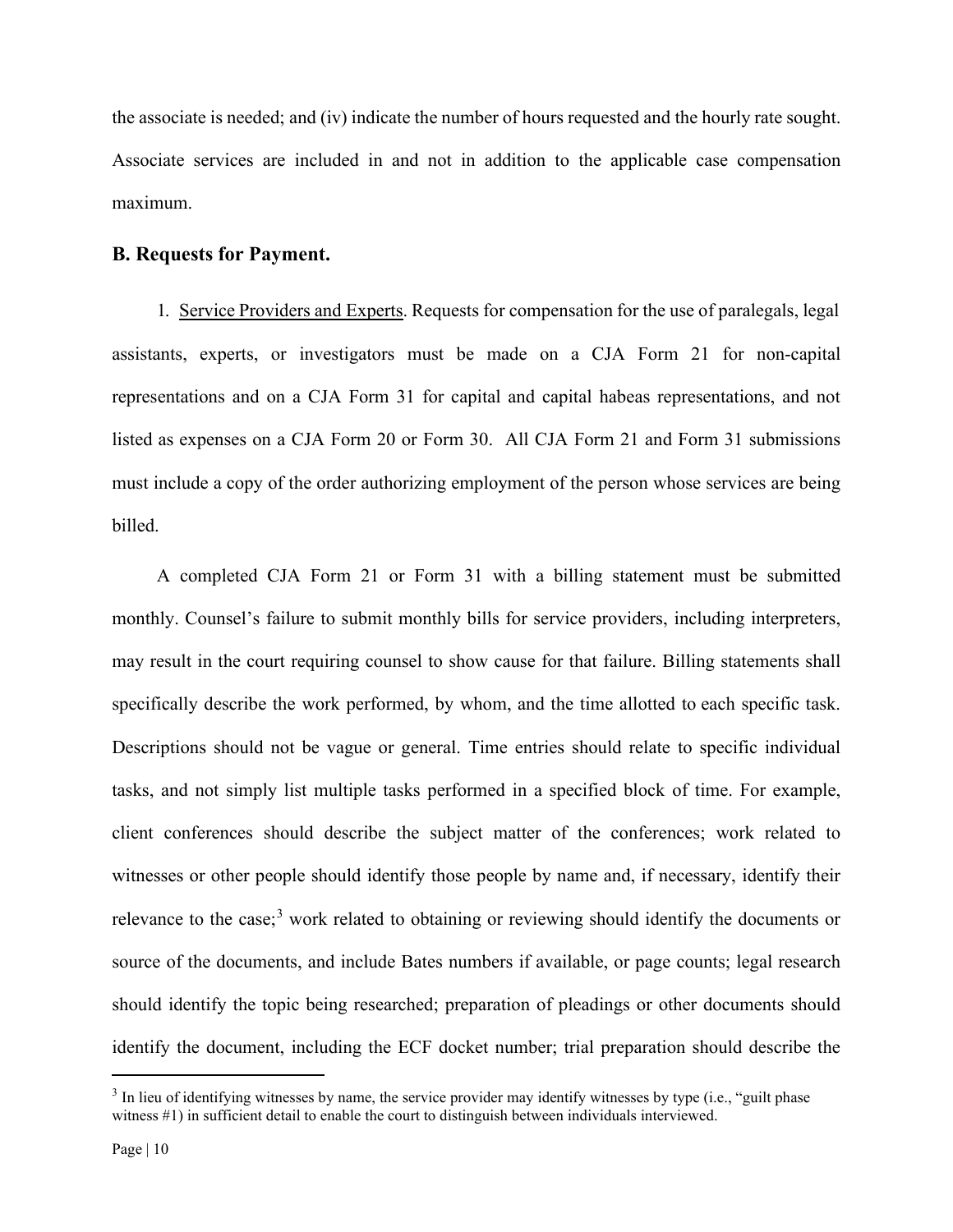subject matter being prepared; and travel time should describe the destination and the reason for the travel.

In the event any billing or expense reimbursement item exceeds the authorization therefor, counsel shall provide an explanation of the variance. Counsel may be required to provide further documentation substantiating the fees or expenses claimed, or to submit a declaration under the penalty of perjury detailing counsel's compliance with the standards and procedures established herein.

2. Associates. Requests for compensation for the use of associates must be made on a CJA Form 20 for non-capital cases and on a CJA Form 30 for capital and capital habeas cases, and not listed as expenses on appointed counsel's CJA Form 20 or Form 30. Vouchers for associate services must include a copy of the order authorizing employment of the person whose services are being billed. An associate's vouchers must comply with the same billing requirements (tenths of an hour increments; detailed entries; etc.) applicable to appointed counsel.

#### <span id="page-12-1"></span><span id="page-12-0"></span>**VI. TRAVEL**

**A. Vehicle Travel Time.** Compensation shall be approved for actual time spent for necessary and reasonable travel. The presiding judge retains the discretion to reduce the applicable rate applied to travel time. As with any billing entry, the presiding judge may also reduce travel time if the amount claimed seems unreasonable given the totality of circumstances. For instance, if an out-of-district attorney travels to attend a hearing on one day, then travels to that district another day that same week to visit with an in-custody client, the presiding judge may determine that counsel could have performed both services on one day and reduce travel time accordingly. Ordinarily, allowable time for travel includes only those hours spent in or awaiting transit and does not include time spent traveling to court to file a pleading. In addition, the court strongly discourages the practice of an attorney billing for travel time to attend hearings when counsel's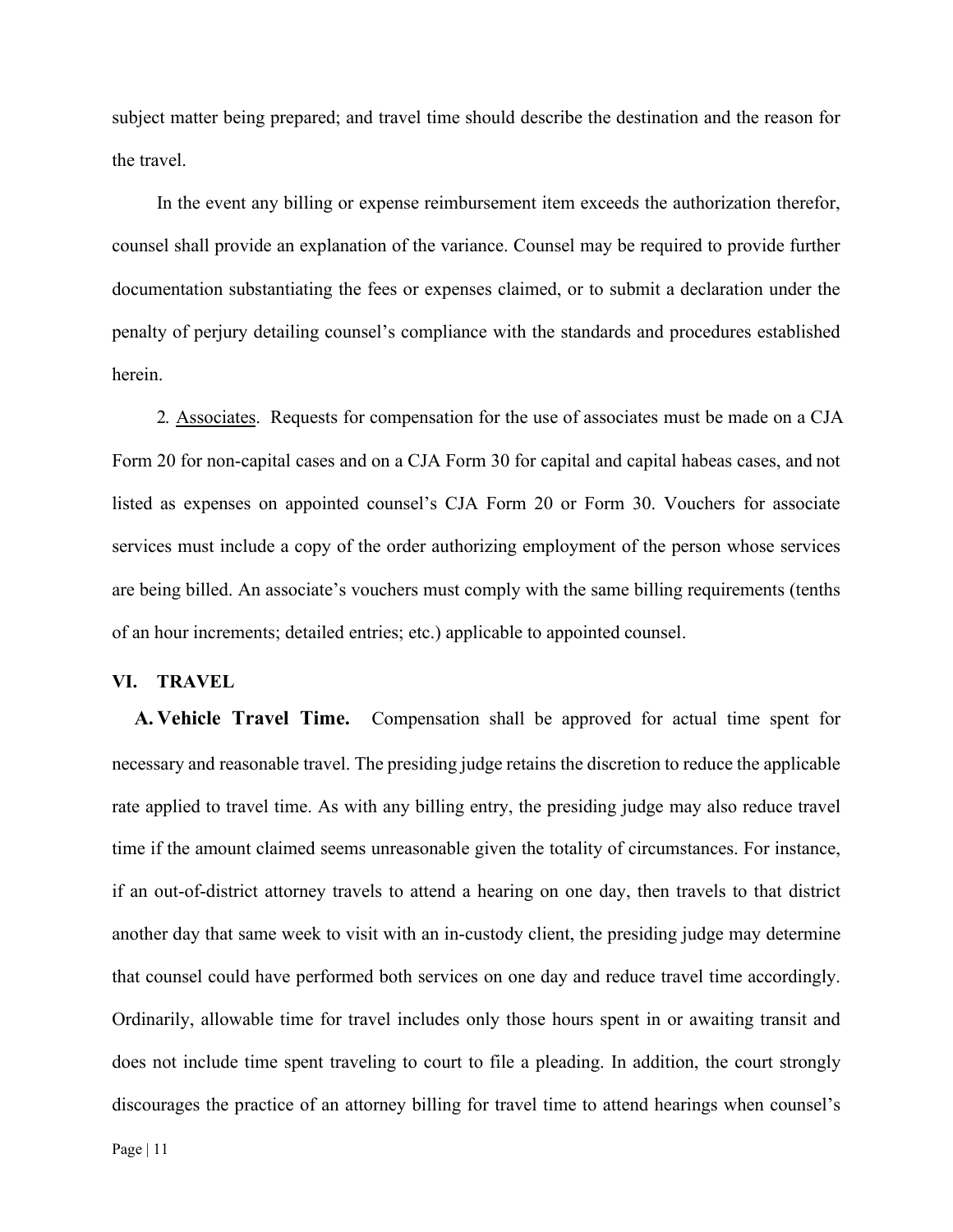office is located within or close to the same community as the courthouse. Counsel may, however, seek reimbursement for parking, if necessary. Counsel and service providers are expected to be conservative with travel time and to combine trips when possible. Absent special circumstances, compensation for driving time when flying would be less expensive will be limited to the time that would have been spent had counsel or a service provider or expert traveled by air.

<span id="page-13-0"></span>**B. Mileage, Tolls, and Parking.** Daily travel in a privately owned vehicle does not require prior authorization. The extent of the daily travel must have been reasonable and necessary. Travel by privately owned vehicle is reimbursed at the mileage rate prescribed for federal judiciary employees who use a vehicle for the conduct of official business. If a rental car is authorized, the traveler is reimbursed for the cost of the rental and the gas. Receipts must be submitted for both the rental and the gas.

<span id="page-13-1"></span>**C. Meals.** Actual expenses incurred for meals and lodging while on overnight travel outside of the city or county of your residence during a CJA representation must conform to the prevailing limitations governing travel and subsistence expenses of federal judiciary employees. The traveler must provide detailed restaurant bills and not just credit card slips. Alcoholic beverages, in-room movies, and other non-essential items are not reimbursable. Since the amount allowable is dependent upon the place of travel, please consult the GSA website (www.gsa.gov). Meals and lodging are included in the *per diem* rate; other expenses, such as taxi fares, rental car charges, etc. are not included in the *per diem* rate and may be claimed separately if receipts are provided.

<span id="page-13-2"></span>**D. Airplane and Overnight Travel.** Requests for authorization of funds for airplane and overnight travel must be submitted in advance using the court's eVoucher system. In eVoucher, a Travel Authorization is used to request approval of funds. Supporting documentation of travel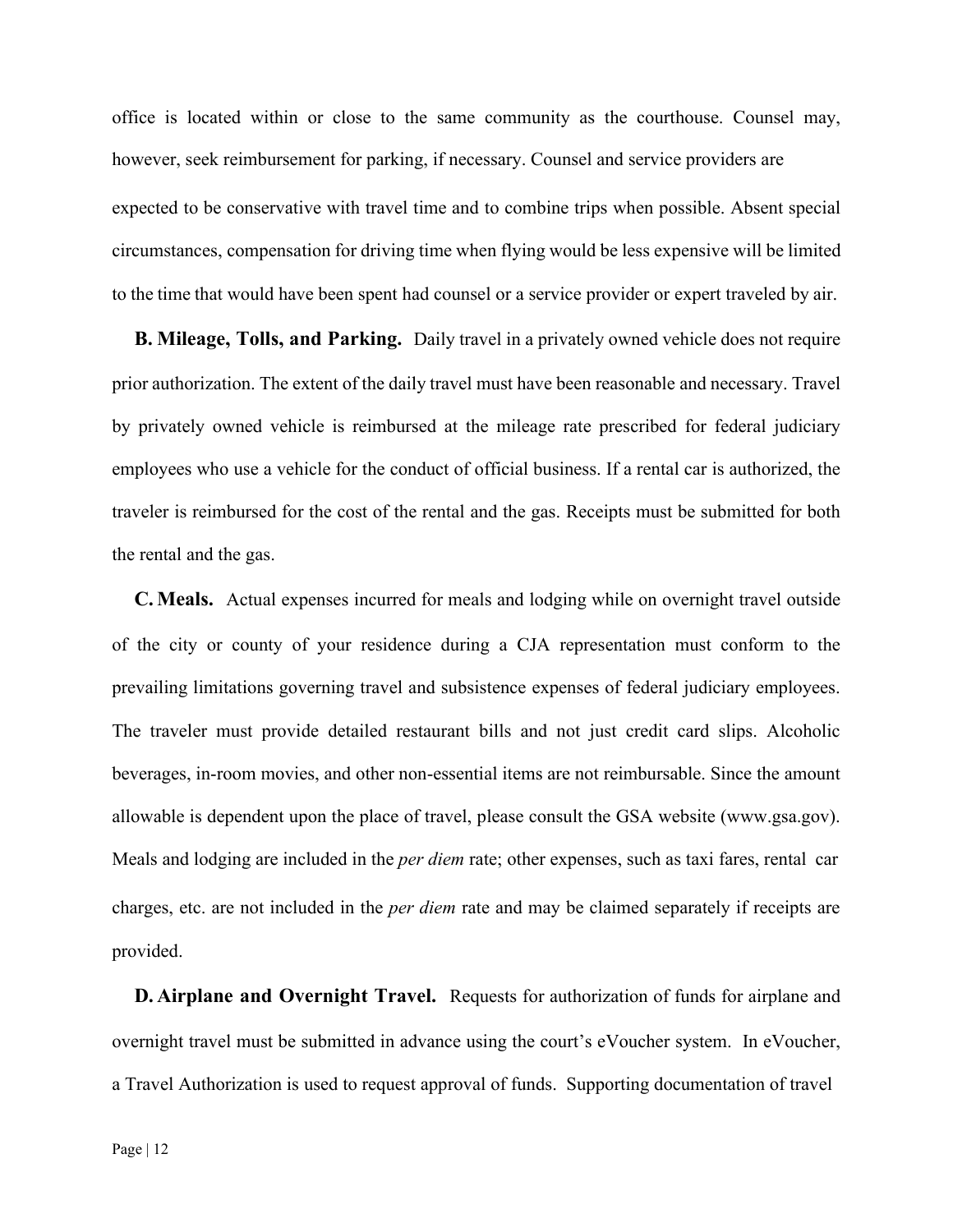cost estimates must be attached. Compensation will be approved for time spent in necessary and reasonable travel. Ordinarily, allowable time for travel includes only those hours spent in and awaiting transit. Please visit the GSA website for the current *per diem* rate (www.gsa.gov) and contact National Travel (NT) to determine government travel fares to provide an accurate estimate. NT may be contacted at any time, 24/7, at 1-800-445-0668, to obtain travel cost quotes. If air travel expenditures cannot be made at government rates, reimbursement to the attorney or expert for the travel costs will be limited to the amount of the government rate. Government tickets are refundable due to loss, change, or cancellation. If the traveler uses a non- government rate and loses the tickets or needs to change or cancel the reservations, he or she is liable for the cost.

# <span id="page-14-0"></span>**VII. CONTEMPORANEOUS BILLING AND RECORD RETENTION**

Attorneys MUST maintain contemporaneous time and attendance records for all work performed, including work performed by associates and support staff, as well as expense records. Such records, which may be subject to audit, must be retained for three years after approval of the final voucher for an appointment.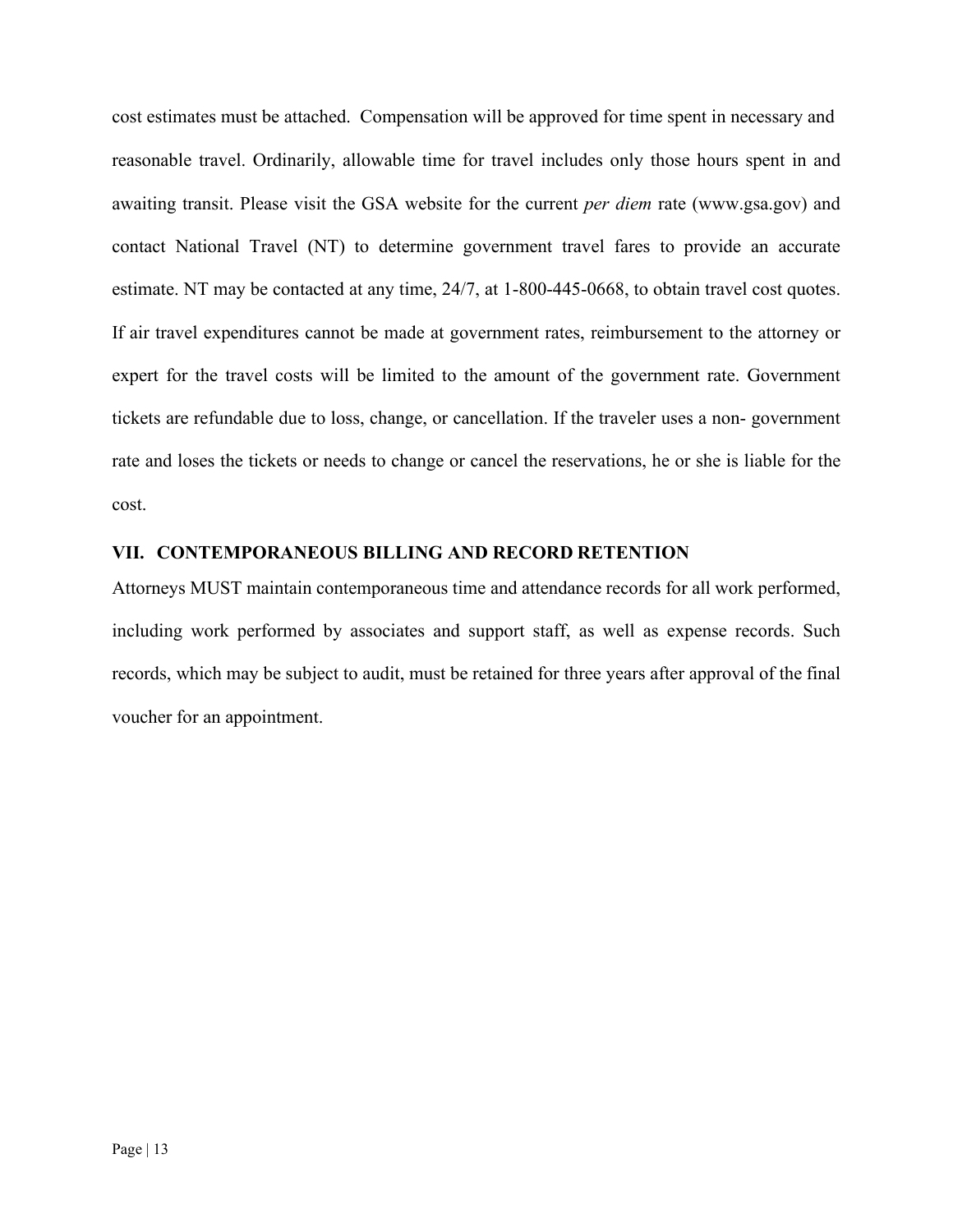# **APPENDIX A**

# *TIPS FOR PREVENTING VOUCHER PAYMENT DELAYS AND REDUCTIONS*

#### **PROPER CLASSIFICATION OF SERVICES (NO BUNDLING)**

<span id="page-15-0"></span>

| Do This |                               |                  |                                                                                              |  |
|---------|-------------------------------|------------------|----------------------------------------------------------------------------------------------|--|
| Date    | Service                       | Time             | Description                                                                                  |  |
| 1/5/15  | Interviews and<br>Conferences |                  | 1.6 Met with client's mother (.4); phone call with client (.4); met with client at jail (.8) |  |
| 1/15/15 | Obtain/Review<br>Reds         | 1.0 <sub>1</sub> | Reviewed 200 pages of wiretap transcripts (Bates Nos. 220-420)                               |  |

#### **Not this…**

| Date | <b>Service</b>          | Time | <b>Description</b>                                                                              |
|------|-------------------------|------|-------------------------------------------------------------------------------------------------|
|      | $1/5/15$ Interviews and | 2.6  | Met with client's mother (.4); phone call with client (.8); reviewed 200 pages of new discovery |
|      | <b>Conferences</b>      |      | $(1.0)$ ; met with client at jail $(.4)$ ; legal research $(.5)$                                |

## **DETAILED TASK DESCRIPTIONS**

| Do this |                                  |      |                                                                                                                                                                        |
|---------|----------------------------------|------|------------------------------------------------------------------------------------------------------------------------------------------------------------------------|
| Date    | Service                          | Time | Description                                                                                                                                                            |
| 2/5/15  | <b>Travel Time</b>               | 1.0  | Traveled by private car to locate and meet with two possible eyewitnesses (W1 and W2) in<br>Grove, OK (includes travel to and within Grove to two separate residences) |
| 2/5/15  | Interviews and<br>Conferences    | 1.6  | Interviewed two possible eyewitnesses (W1 and W2) in Grove, OK, at their separate<br>residences                                                                        |
| 2/8/15  | Obtain/Review<br>Reds            | 1.5  | Reviewed 200 pages of wiretap transcripts (Bates Nos. 220-420)                                                                                                         |
| 2/17/15 | Legal<br>Research and<br>Writing | 7.2  | Researched whether the search of client's car without a warrant was unlawful; drafted motion<br>to suppress (Dkt. No. $112$ )                                          |

# **Not this…**

| Date    | Service        | Time | Description                |
|---------|----------------|------|----------------------------|
| 2/5/15  | Travel Time    | 1.0  | Travel to Grove, OK        |
| 2/5/15  | Interviews and | 1.6  | Witness interviews         |
|         | Conferences    |      |                            |
| 2/8/15  | Obtain/Review  | 1.5  | Reviewed discovery         |
|         | Reds           |      |                            |
| 2/17/15 | Legal          | 7.2  | Legal research and writing |
|         | Research and   |      |                            |
|         | Writing        |      |                            |

#### **ECF REVIEW**

| Do This                                                        |               |      |                                                                            |  |  |
|----------------------------------------------------------------|---------------|------|----------------------------------------------------------------------------|--|--|
| Date                                                           | Service       | Time | Description                                                                |  |  |
| 1/5/15                                                         | Obtain/Review |      | Reviewed multiple ECF filings that occurred during the day (Dkt. Nos. 2-9) |  |  |
|                                                                | Reds          |      |                                                                            |  |  |
| ATQCDD, TQCD<br>.<br>$\sim$ $\sim$ $\sim$ $\sim$ $\sim$ $\sim$ |               |      |                                                                            |  |  |

**(NOTE: ECF review should reflect only the actual aggregate time that you spent reviewing the subject documents daily as opposed to billing for signing into your PACER account every time you receive a notification, then billing separate entries)**

#### **Not This….**

| $\cdots$ |                    |       |                   |
|----------|--------------------|-------|-------------------|
| Date     | Service            | Time. | Description       |
| 1/5/15   | Obtain/Review Rcds |       | <b>ECF</b> review |
| 1/5/15   | Obtain/Review Reds |       | <b>ECF</b> review |
| 1/5/15   | Obtain/Review Rcds |       | <b>ECF</b> review |
| 1/5/15   | Obtain/Review Rcds |       | <b>ECF</b> review |
| 1/5/15   | Obtain/Review Rcds |       | <b>ECF</b> review |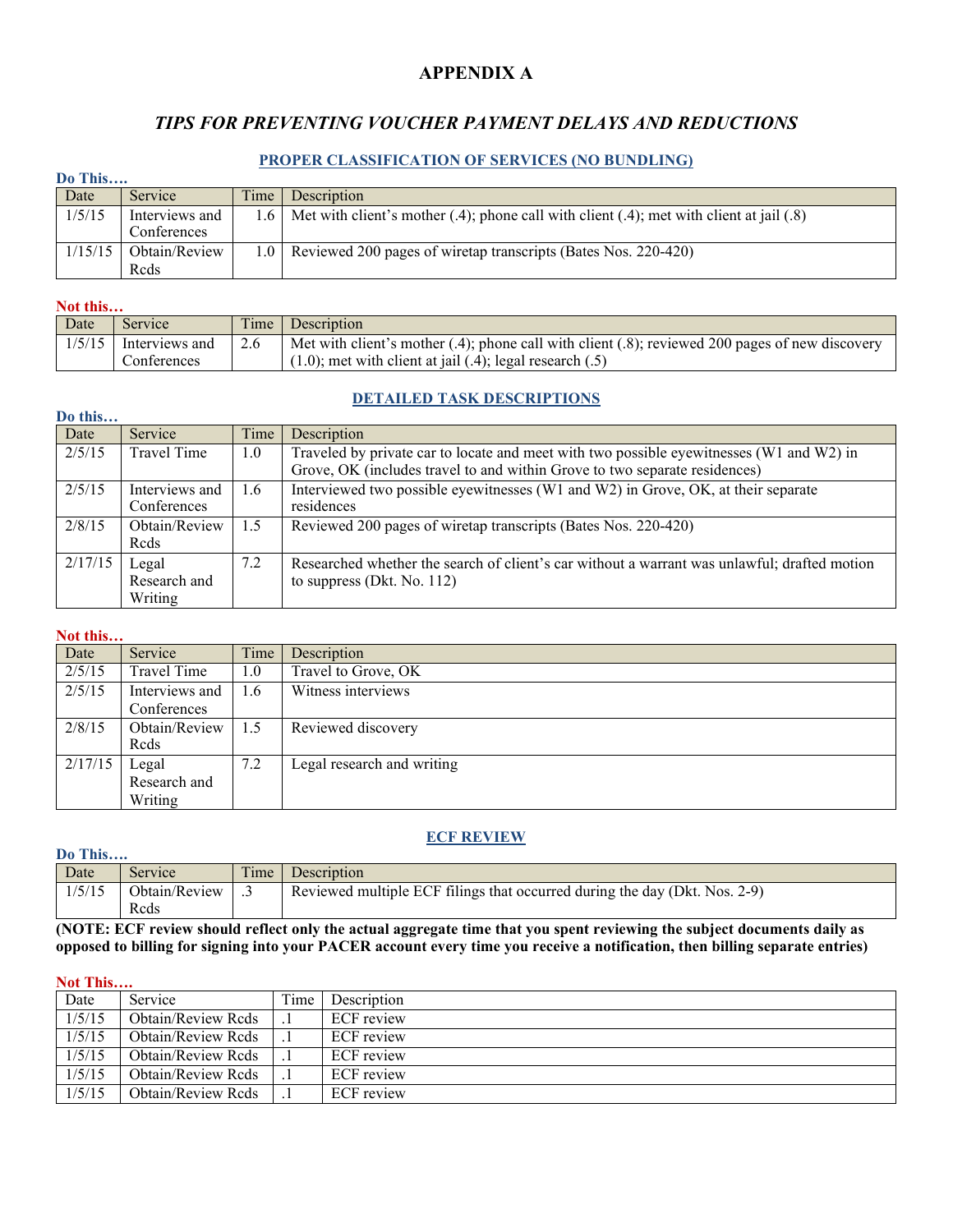# **APPENDIX B**

# *PRESUMPTIVE RATE SCHEDULE FOR SERVICE PROVIDERS AND EXPERTS*

<span id="page-16-0"></span>

| <b>EXPERTISE</b>                                   | <b>PERMISSIBLE RATE RANGE (Depending on Experience)</b>             |
|----------------------------------------------------|---------------------------------------------------------------------|
| Accountant                                         | \$125-\$200/hour                                                    |
| <b>Ballistics Expert</b>                           | \$75-\$100/hour                                                     |
| Chemist                                            | \$100-\$150/hour                                                    |
| Computer Expert                                    | \$75-\$125/hour                                                     |
| <b>DNA</b> Analysis                                | \$100-\$150/hour                                                    |
| Expert Attorney (e.g., Strickland;<br>Immigration) | \$165/hour                                                          |
| Interpreter (state or federally certified)         | \$65/hour                                                           |
| Non-Certified                                      | \$35/hour                                                           |
| Jury Consultant                                    | \$75-\$100/hour                                                     |
| Legal Assistant/Law Clerk <sup>4</sup>             |                                                                     |
| Employee of App'd Counsel                          | Hourly salary plus employer paid benefits (not to exceed \$25/hour) |
| <b>Independent Contractor</b>                      | \$15-\$25/hour                                                      |
| Licensed Investigators                             |                                                                     |
| Non-Capital                                        | \$55-\$75/hour                                                      |
| Capital/Capital Habeas                             | \$85-\$100/hour                                                     |
| Medical Doctors (M.D. or D.O.)                     | \$225-\$300/hour                                                    |
| Mitigation Experts (Capital and Capital<br>Habeas) | \$85-\$100/hour                                                     |
| Paralegal Services <sup>5</sup>                    |                                                                     |
| Employee of App'd Counsel                          | Hourly salary plus employer paid benefits (not to exceed \$55/hour) |
|                                                    |                                                                     |
| <b>Independent Contractor</b>                      | \$35-\$55/hour                                                      |
| Psychologists/Neuropsychologists                   | \$150-\$200/hour                                                    |

• In exceptional circumstances, when the need for services at a higher hourly rate can be justified, the court may authorize hourly rates above the presumptive maximum. If the requested rate is higher than the permissible rate range, counsel must provide sufficient justification (e.g., a unique expertise or the need for a particular expert based on the facts/circumstances of the case)

<sup>4</sup> Typical legal assistant services include discovery indexing and organizing.

 $<sup>5</sup>$  Typical paralegal services include preparing documents, pleadings, trial notebooks, and exhibits; drafting correspondence and</sup> pleadings; internet research and investigations; document production assistance; using discovery summarization and trial software; electronic brief preparation; and case citation checks.